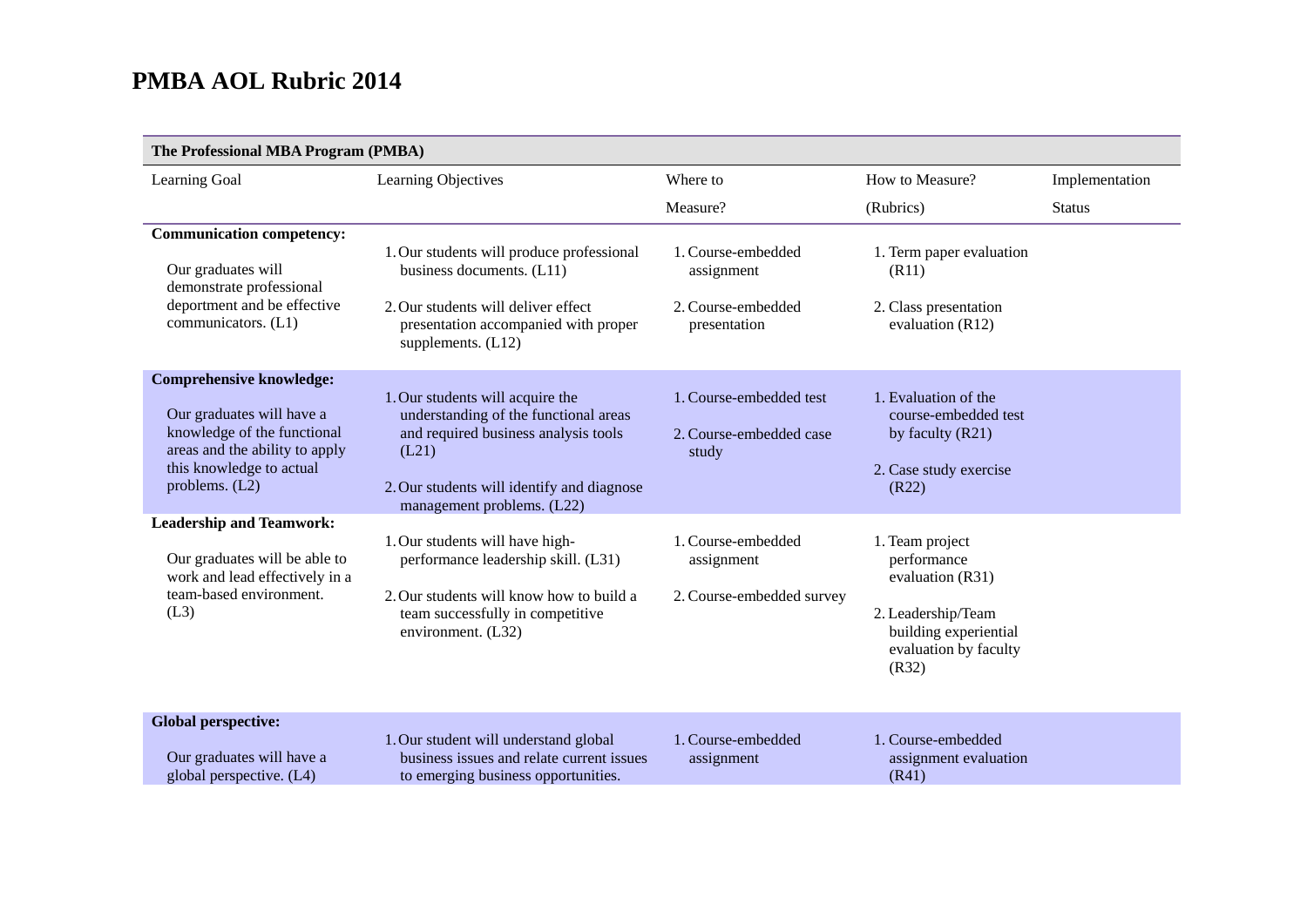|                                                                                          | (L41)<br>2. Our students will have command of<br>business English or other language of<br>major global market. (L42) | 2. Course-embedded<br>presentation  | 2. English Presentation<br>evaluation $(R42)$  |
|------------------------------------------------------------------------------------------|----------------------------------------------------------------------------------------------------------------------|-------------------------------------|------------------------------------------------|
| <b>Ethically &amp; Socially Conscious</b>                                                |                                                                                                                      |                                     |                                                |
| <b>Reasoning:</b>                                                                        | 1. Our student will identify ethical and<br>social dilemma and be able to                                            | 1. Course-embedded case<br>study    | 1. Term paper evaluation<br>(R51)              |
| Our graduates will understand<br>the gravity of ethical behavior<br>and corporate social | recognize and evaluate alternative<br>courses of action. (L51)                                                       | 2. Course-embedded test             | 2. Course-embedded<br>Survey (R52)             |
| responsibility. (L5)                                                                     | 2. Our students will know the professional<br>code of conduct within their discipline.<br>(L52)                      |                                     | 3. Case study exercise<br>(R53)                |
| <b>Strategic &amp; Analytical</b>                                                        |                                                                                                                      |                                     |                                                |
| <b>Thinking:</b>                                                                         | . Our students will be able to<br>strategically analyze business cases and                                           | 1. Course-embedded<br>assignment    | 1. Project Report (R61)                        |
| Our graduates will be able to                                                            | will demonstrate the ability of sound                                                                                |                                     | 2. Assessment of case                          |
| strategically apply their<br>knowledge & skills to solve                                 | business judgment. $(L61)$                                                                                           | 2. Course-embedded case<br>analysis | assignments, projects,<br>and other analytical |
| business problems. (L6)                                                                  | 2. Our students will synthesize different<br>discipline areas. $(L62)$                                               |                                     | assignments $(R62)$                            |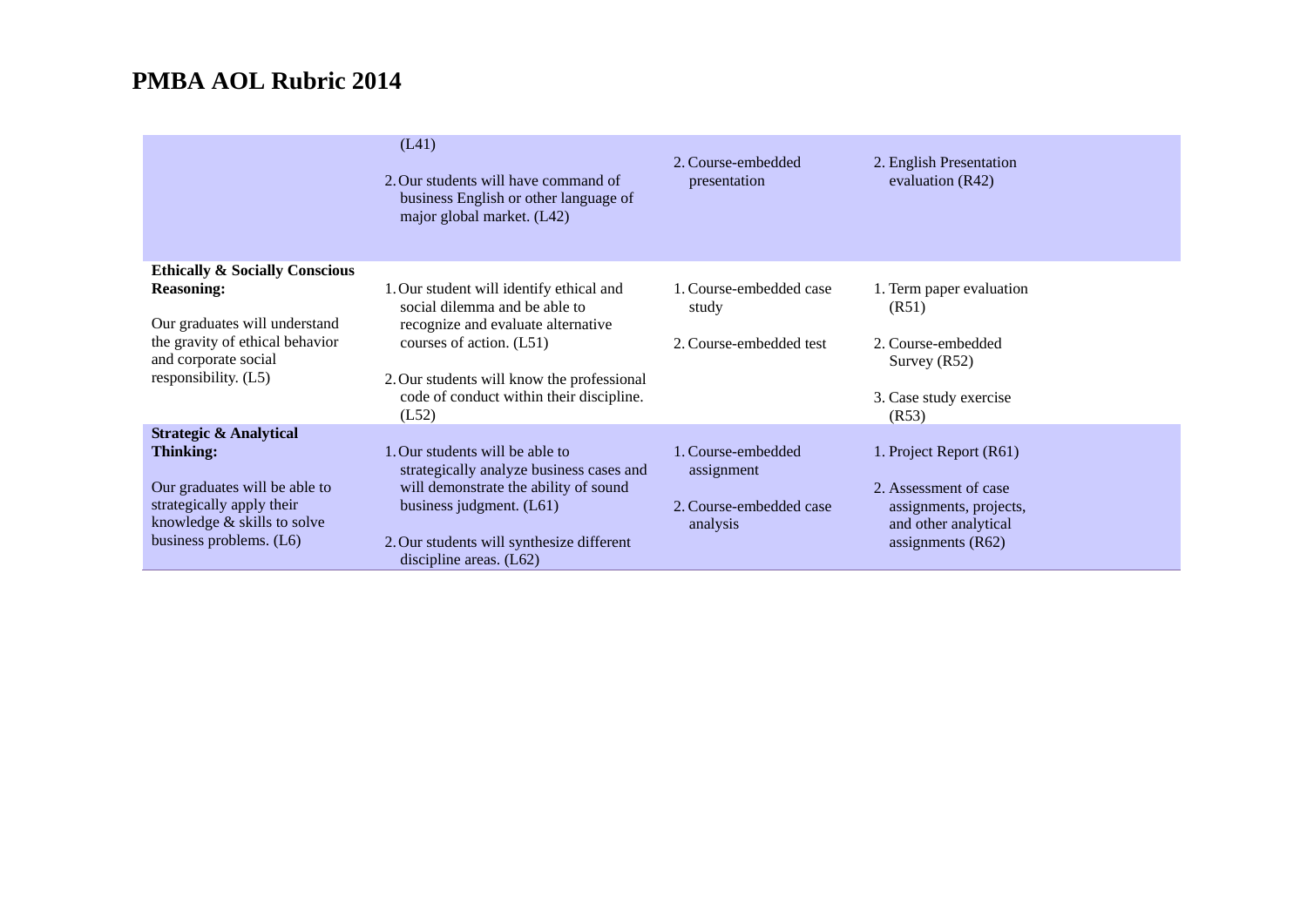#### **Rubrics to assess achievements of learning objectives**

### **L1: Communication competency: Our graduates will demonstrate professional deportment and be effective communicators.**

|                           | Performance Levels                          |                                              |                                           |
|---------------------------|---------------------------------------------|----------------------------------------------|-------------------------------------------|
| <b>Traits</b>             | 1 (Fails to Meet Expectations)              | 2 (Meets Expectations)                       | 3 (Exceeds Expectations)                  |
| 1. Clear introduction and | No or unclear introduction, and absence of  | Provides an introduction, present some but   | Provides a coherent introduction and      |
| background                | background information.                     | not all of the key background information.   | addresses key background issues           |
|                           |                                             |                                              | effectively.                              |
| 2. Discipline-related     | Discipline-specific concepts and issues are | Appropriately addresses most of the key      | Appropriately addresses all key           |
| concepts and issues       | not identified or they are identified       | discipline-specific concepts and issues but  | discipline-specific concepts and issues   |
|                           | inappropriately.                            | omits or identifies a few of the minor ones. | and most of the minor ones.               |
| 3. Internally consistent  | Arguments are inconsistent, different parts | Most arguments are consistent, and most      | Arguments presented in the paper are      |
| arguments                 | of the paper do not relate well to each     | parts of the paper are integrated and        | consistent and the different parts of the |
|                           | other and are inconsistent.                 | consistent.                                  | paper are well integrated and             |
|                           |                                             |                                              | consistent.                               |
| 4. Logic and organization | Arguments are poorly organized, do not      | Most but not all of the arguments are well   | All arguments are well organized,         |
|                           | flow well, and are hard to follow.          | organized, flow logically, and are easy to   | flow logically, and are easy to follow.   |
|                           |                                             | follow.                                      |                                           |
| 5 Consistent conclusions  | No or very weak connection between          | Reasonable connection between analysis and   | Very strong connection between            |
|                           | analysis and conclusions                    | conclusions; there may be minor              | analysis and conclusions; there are no    |
|                           |                                             | inconsistencies                              | inconsistencies.                          |
| 6. Style and grammar      | Numerous spelling errors; inappropriate     | Few spelling errors, generally appropriate   | No or very minimal spelling,              |
|                           | grammar, sentence structure, and            | grammar, sentence structure, and             | grammar, sentence structure, and          |

#### **L11. Our students will produce professional business documents.**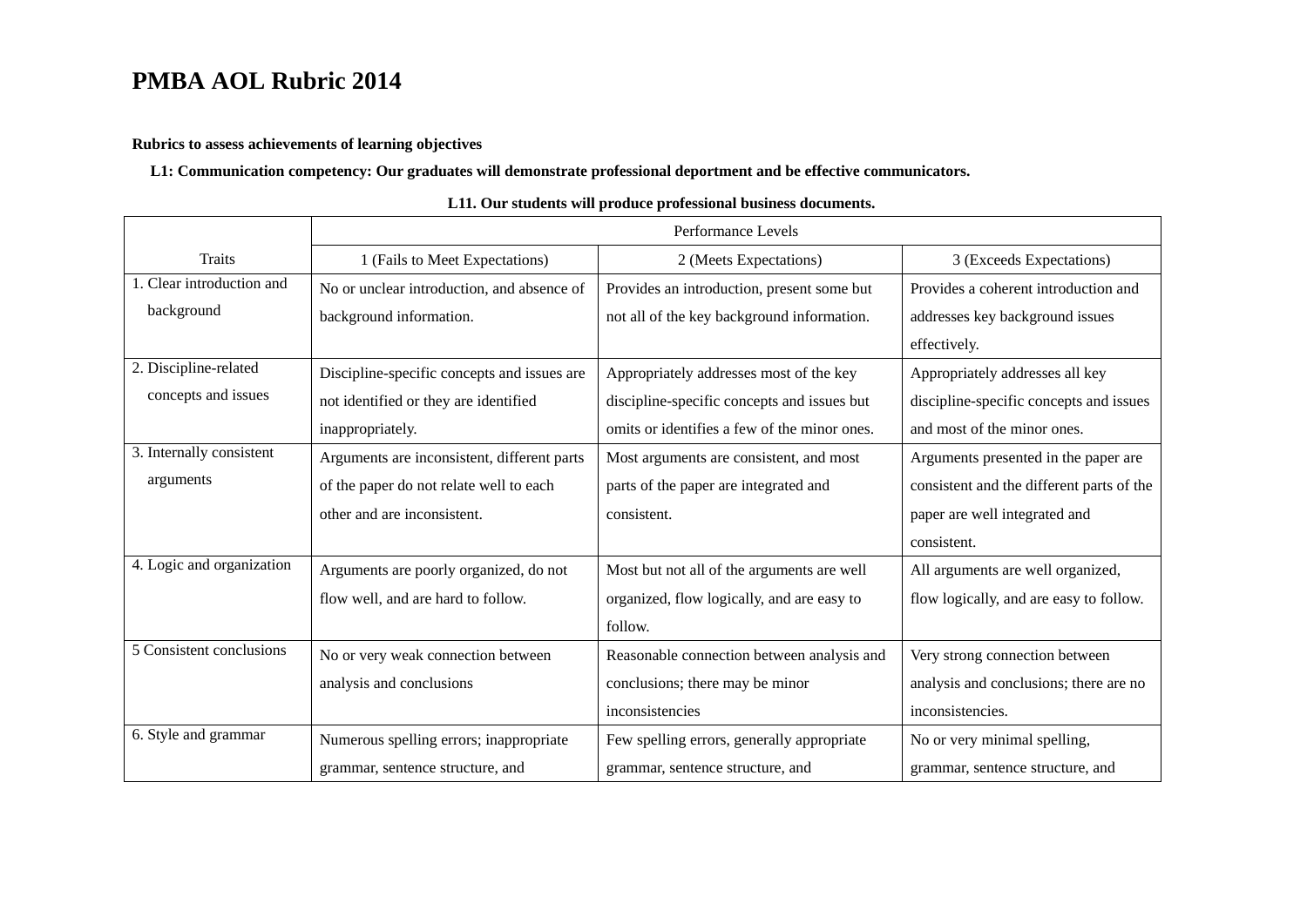|                         | paragraphing used throughout the            | paragraphing.                                  | paragraphing errors.                    |
|-------------------------|---------------------------------------------|------------------------------------------------|-----------------------------------------|
|                         | document.                                   |                                                |                                         |
| 7. Effective literature | No literature or used of inappropriate web- | Uses more than one research source but         | Uses multiple research sources and      |
| search skills           | based sources; sources are not come from    | demonstrates no attempt to incorporate         | makes effective use of current and      |
|                         | professional literature; sources are not    | current information; most sources are          | reliable information; sources are       |
|                         | current and/or relevant.                    | authoritative or come from professional        | authoritative or come from the          |
|                         |                                             | literature; sources are generally current and  | professional literature; includes       |
|                         |                                             | relevant.                                      | current relevant sources.               |
| 8. Documents sources    | No or inconsistent references; evidence of  | Generally includes appropriate citations       | Includes appropriate citations within   |
|                         | plagiarism.                                 | within the document and lists references at    | the documents and lists references that |
|                         |                                             | the end of the documents; references are       | include full bibliographic information  |
|                         |                                             | generally usable but may not contain the full  | for each citation in the document;      |
|                         |                                             | bibliographic information; citations and       | citations and references are consistent |
|                         |                                             | references are generally consistent throughout | throughout the document.                |
|                         |                                             | the documents                                  |                                         |

### **L12: Our students will deliver effect presentation accompanied with proper supplements.**

|                 | Performance Levels                     |                                              |                                    |
|-----------------|----------------------------------------|----------------------------------------------|------------------------------------|
| <b>Traits</b>   | I (Fails to Meet Expectations)         | 2 (Meets Expectations)                       | 3 (Exceeds Expectations)           |
| 1. Organization | No opening statement or irrelevant     | Has opening statement relevant to topic, and | Has a clear opening statement that |
|                 | statement; Loses focus more than once; | gives outline of speech; mostly organized    | catches                            |
|                 |                                        | with some transitions; allows enough time to | audience's interest and gives      |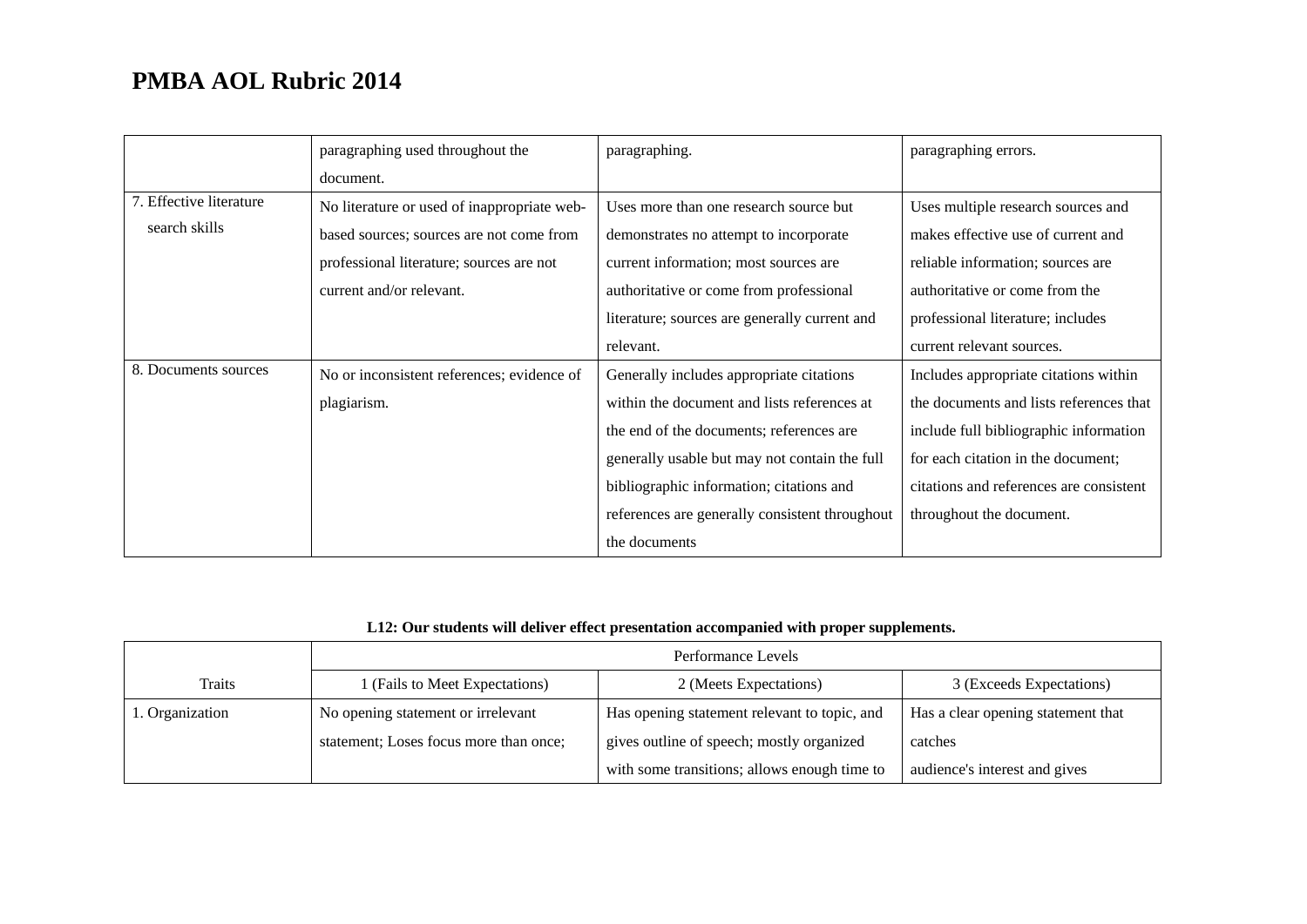|                           | does not manage time effectively.           | deliver speech, although it could have been  | overview; stays focused throughout.     |
|---------------------------|---------------------------------------------|----------------------------------------------|-----------------------------------------|
|                           |                                             | better edited                                | Has transition statement, ties sections |
|                           |                                             |                                              | together; effective time management.    |
| 2. Quality of slides      | Sloppy and/or unprofessional; may be        | Readable, professional, appropriate number   | Readable, professional, imaginative     |
|                           | difficult to read; many slides are          |                                              | and/or high quality (without being a    |
|                           | superfluous.                                |                                              | distraction).                           |
| 3. Voice quality and pace | Demonstrates one or more of the             | Can easily understand; appropriate pace and  | Excellent delivery; conversational,     |
|                           | following: mumbling, too soft, too loud,    | volume; delivery is mostly clear and natural | modulates voice, projects enthusiasm,   |
|                           | too fast, too slow, "umms."                 |                                              | interest, confidence.                   |
| 4. Mannerisms             | Demonstrates one or more distracting        | No distracting mannerisms. Decent posture.   | Uses body language effectively (and     |
|                           | mannerisms, which may include bad           |                                              | naturally) to maintain audience's       |
|                           | posture, shifting feet, etc.                |                                              | interest                                |
| 5. Professionalism        | Makes excuses for the presentation; word    | Treats audience profession-ally, word choice | Treats audience professionally;         |
|                           | choice is not appropriate for audience;     | is acceptable (does not use slang); keeps    | confident, shows command of topic       |
|                           | inappropriately informal, does not stay "in | nervousness under control                    |                                         |
|                           | role."                                      |                                              |                                         |
| 6. Use of media/rapport   | Relies heavily on slides or notes; makes    | Looks at slides to keep on track with        | Slides are use effortlessly to enhance  |
| with audience             | little eye contact; inappropriate number of | presentation; appropriate number of slides;  | speech; speech could be effectively     |
|                           | slides (too many or too few).               | maintains eye contact most of the time.      | delivered without them; perfect eye     |
|                           |                                             |                                              | contact.                                |
| 7. Ability to answer      | Cannot address basic questions.             | Can address most questions with correct      | Answers all questions with relevant,    |
| questions.                |                                             | information                                  | correct information; speaks             |
|                           |                                             |                                              | confidently.                            |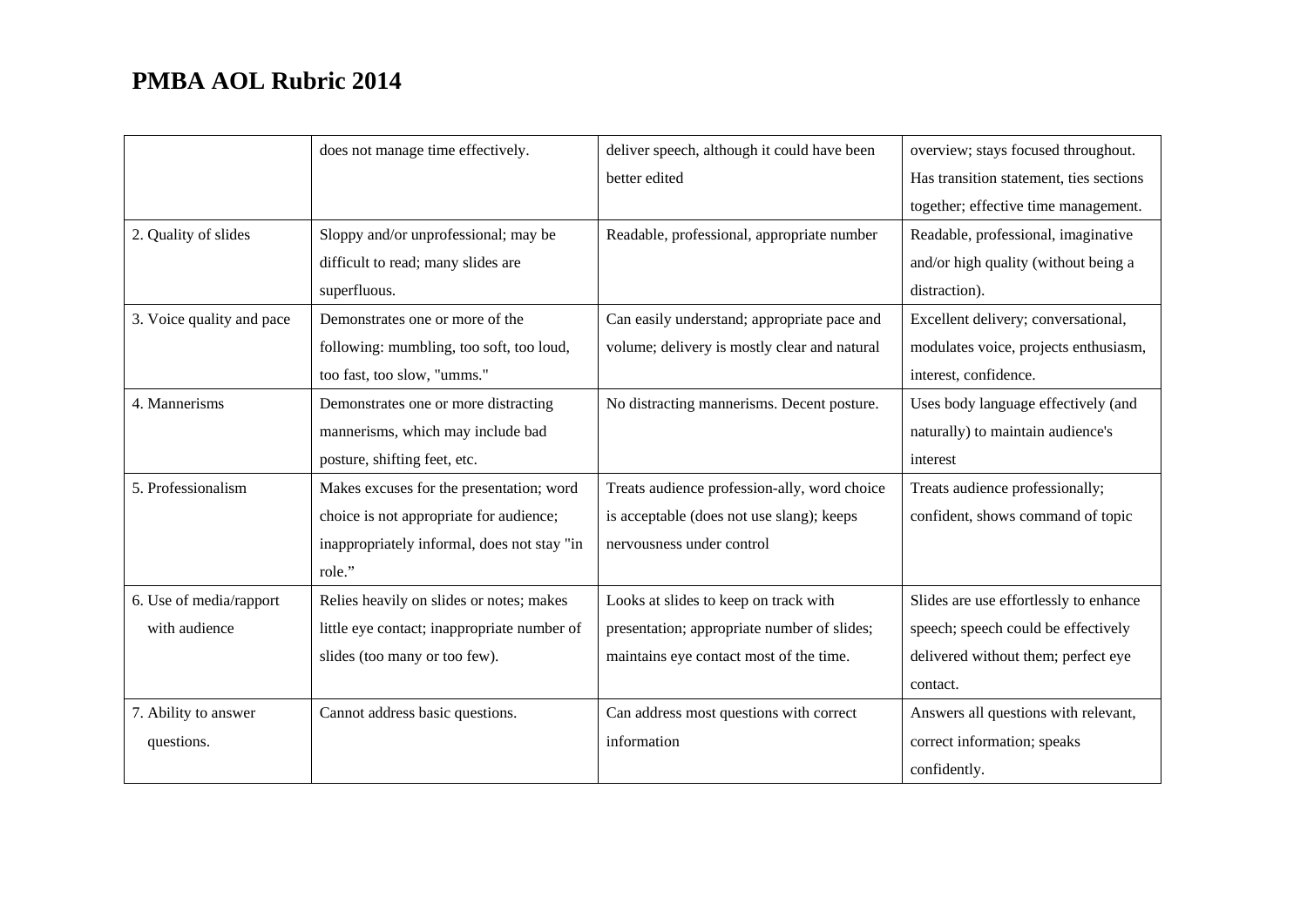**L2: Comprehensive knowledge: Our graduates will have a knowledge of the functional areas and the ability to apply this knowledge to actual problems.** 

|                            | Performance Levels                           |                                                      |                                           |
|----------------------------|----------------------------------------------|------------------------------------------------------|-------------------------------------------|
| <b>Traits</b>              | 1 (Fails to Meet Expectations)               | 2 (Meets Expectations)                               | 3 (Exceeds Expectations)                  |
| 1. Problem/objective       | Does not attempt to or fails to identify and | Summarize issue, though some aspects are             | Clearly identifies the challenge and      |
| finding                    | summarize accurately                         | incorrect or confused                                | subsidiary, embedded, or implicit         |
|                            |                                              |                                                      | aspects of the issues. Identifies         |
|                            |                                              |                                                      | integral relationships essential to       |
|                            |                                              |                                                      | analyzing the issue                       |
| 2. Identification<br>of    | Does not identify alternatives               | Identifies and discusses a set of feasible           | Identifies a set of feasible options that |
| alternative options        |                                              | alternatives                                         | demonstrates creativity and the ability   |
|                            |                                              |                                                      | to integrate knowledge                    |
| 3. Appropriate supporting  | Data/evidence or sources are simplistic,     | Appropriate<br>data/evidence<br><b>or</b><br>sources | Examines evidence and its source;         |
| data/evidence              | inappropriate, or not related topic          | provided, although exploration appears to            | questions its accuracy, relevance, and    |
|                            |                                              | have been routine                                    | completeness                              |
| 4. Quantitative evaluation | Evaluation is poor, not consistent with the  | Evaluation is adequate, relatively consistent        | Evaluation is effective, consistent with  |
|                            | criteria or does not use facts correctly     | with criteria and facts are generally used           | criteria and facts are used correctly     |
|                            |                                              | correctly                                            |                                           |
| 5. Qualitative evaluation  | Evaluation is poor, not consistent with the  | Evaluation is adequate, relatively consistent        | Evaluation is effective, consistent with  |
|                            | criteria or does not use facts correctly     | with criteria and facts are generally used           | criteria and facts are used correctly     |
|                            |                                              | correctly                                            |                                           |
| 6. Advanced analytical     | Does not use any advanced analytical         | Somewhat<br>advanced<br>analytical<br>uses           | Effectively uses advanced analytical      |
| techniques                 | techniques such as statistical analysis and  | techniques such as statistical analysis and          | techniques to analyze data and solve      |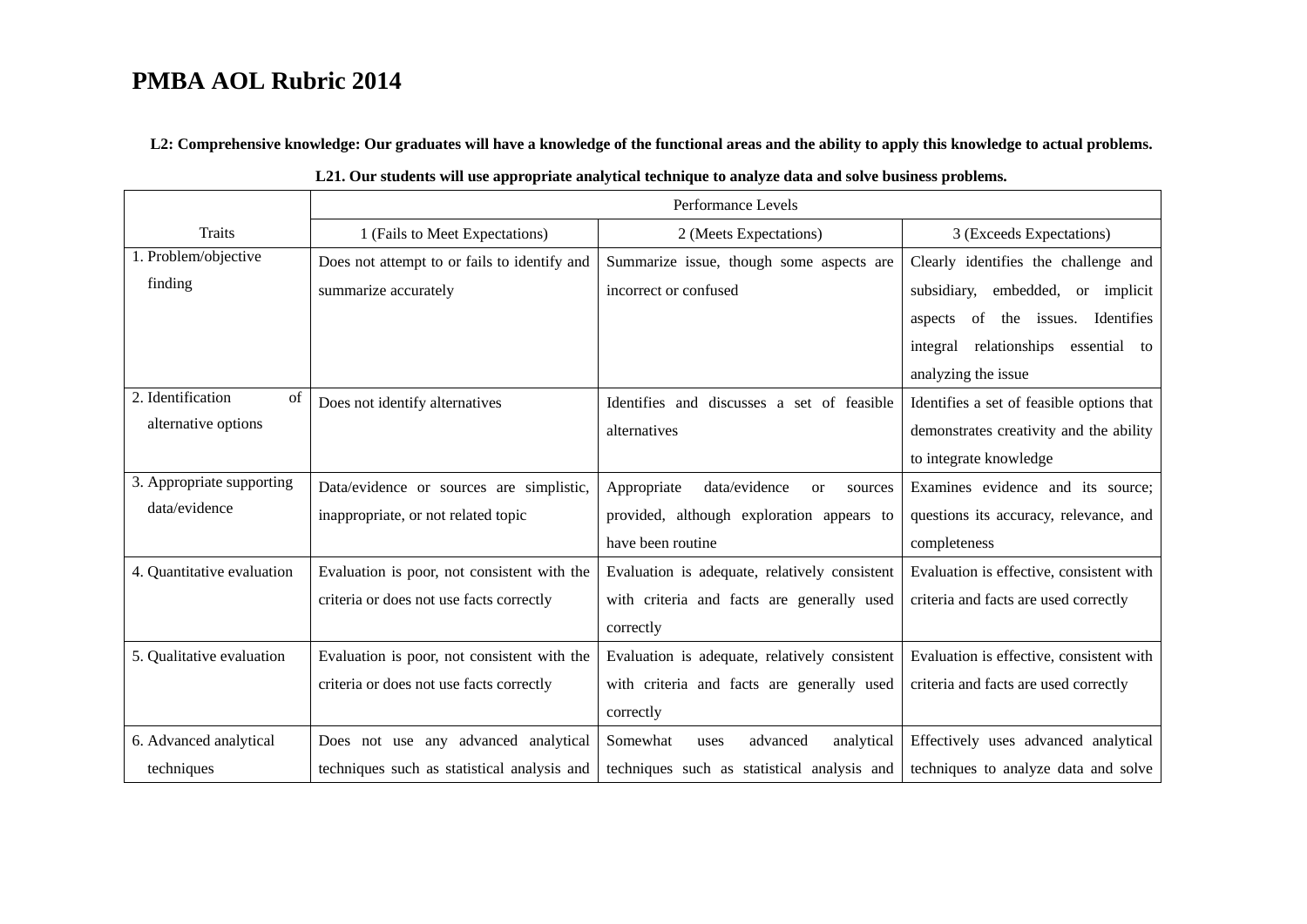|                           | decision science tools                    | decision science tools to analyze data and   | the problem                               |
|---------------------------|-------------------------------------------|----------------------------------------------|-------------------------------------------|
|                           |                                           | solve the problem                            |                                           |
| 7. Logical Analysis       | Analysis is poorly organized and does not | Analysis is reasonably well organized and    | Analysis is very well organized and       |
|                           | flow effectively                          | flow is adequate                             | flow is effective                         |
| 8. New ideas and analysis | Absence of any new ideas and creative     | Integrates ideas and analytical methods from | ideas<br>Effectively<br>integrates<br>and |
| methods                   | analytical methods                        | other sources not directly presented in the  | analytical methods from other sources     |
|                           |                                           | case reasonably well                         | not directly presented in the problem     |

| <b>Traits</b>                                          | <b>Performance Levels</b>                                                                             |                                                                                                                                    |                                                                                                                         |
|--------------------------------------------------------|-------------------------------------------------------------------------------------------------------|------------------------------------------------------------------------------------------------------------------------------------|-------------------------------------------------------------------------------------------------------------------------|
|                                                        | 1 (Fails to Meet Expectations)                                                                        | 2 (Meets Expectations)                                                                                                             | 3 (Exceeds Expectations)                                                                                                |
| Identify<br>management/research<br>issues and concepts | Management/research issues/concepts are<br>not identified or identified inappropriately               | Addresses most of the major management<br>issues/concepts appropriately but<br>omits or<br>inappropriately a few of the minor ones | Addresses all the major<br>management/research issues/concepts<br>and most of the minor ones                            |
| 2. Identify alternative<br>options                     | Does not identify alternatives                                                                        | Identifies and discusses a set of feasible<br>alternatives                                                                         | Identifies a set of feasible options that<br>demonstrates creativity and the ability<br>to integrate knowledge          |
| 3. Quantitative evaluation                             | Evaluation is poor, not consistent with the<br>criteria or does not use facts correctly               | Evaluation is adequate, relatively consistent<br>with criteria and facts are generally used<br>correctly                           | Evaluation is effective, consistent with<br>criteria and facts are used correctly                                       |
| 4. Qualitative evaluation                              | Evaluation is poor, not consistent with the<br>criteria incoherent or does not use facts<br>correctly | Evaluation is adequate, coherent, relatively<br>consistent with criteria and facts are generally<br>used correctly                 | Evaluation is effective, demonstrates<br>creativity, coherent, consistent with<br>criteria and facts are used correctly |

### **L22. Our students will identify and diagnose management problems.**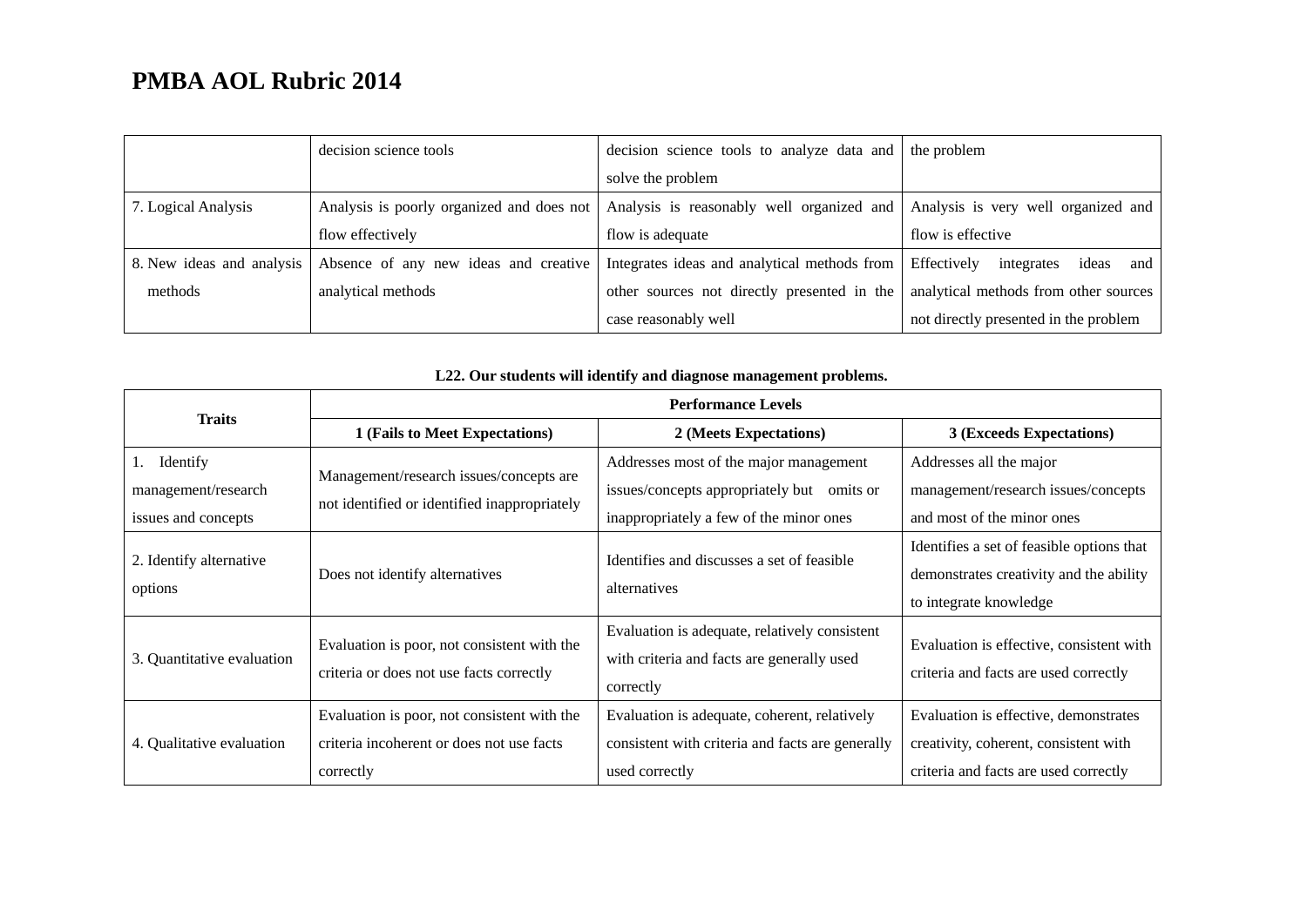| 5. Present and organize  | Analysis is poorly organized and does not | Analysis is reasonably well organized and    | Analysis is very well organized and   |
|--------------------------|-------------------------------------------|----------------------------------------------|---------------------------------------|
| work in a logical manner | flow effectively                          | flow is adequate                             | flow is effective                     |
| 6. Use new ideas and     |                                           | Integrates ideas and analytical methods from | Effectively integrates ideas and      |
| analysis methods not     | Absence of any new ideas and creative     | other sources not directly presented in the  | analytical methods from other sources |
| includes in the problem  | analytical methods                        | case reasonably well                         | not directly presented in the problem |

**L3. Leadership and teamwork: Our graduates will use team building and high-performance management behaviors to lead a team task successfully in competitive environment.** 

|                                | Performance Levels                         |                                             |                                           |
|--------------------------------|--------------------------------------------|---------------------------------------------|-------------------------------------------|
| Traits                         | 1 (Fails to Meet Expectations)             | 2 (Meets Expectations)                      | 3 (Exceeds Expectations)                  |
| 1. Confidence                  | Gives an impression of reluctance or       | Looks comfortable and confident in          | Uses strong verbal and non verbal         |
|                                | uncertainty about exercising leadership    | exercising leadership duties                | behavior to convey authority and          |
|                                |                                            |                                             | concern                                   |
| 2. Balance between task        | Focuses exclusively on task to be          | Balances the need for task accomplishment   | Assigns tasks to members whose            |
| and interpersonal<br>relations | accomplished without regard to the people  | with the needs of individuals in the group. | unique talents contribute directly to the |
|                                | or focuses exclusively on interpersonal    |                                             | task. Uses positive reinforcement.        |
|                                | relations without regard to task           |                                             | Delegates as needed.                      |
| 3. Ability to listen           | Asks for ideas or suggestions but neglects | Listens actively and shows understanding by | Provides summary of important             |
|                                | to consider them.                          | paraphrasing or by acknowledging and        | discussions at regular intervals          |
|                                |                                            | building on others' ideas.                  |                                           |

#### **L31. Out students will have high-performance leadership skill**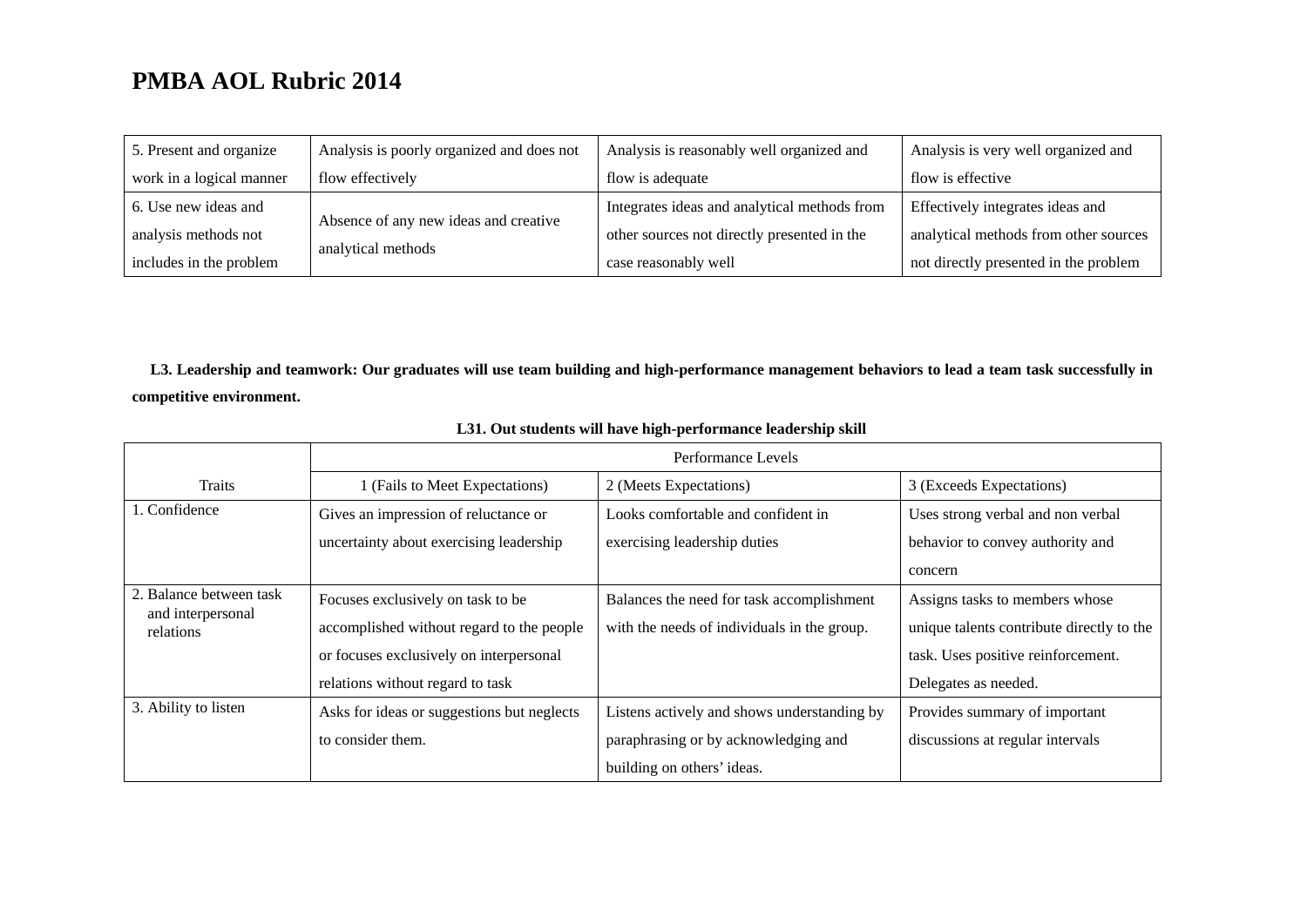| 4. Agenda | Has an incomplete or vague agenda for the | Has a clear agenda for the group | $\sim$<br>Circulates a prepared agenda in |
|-----------|-------------------------------------------|----------------------------------|-------------------------------------------|
|           | group                                     |                                  | advance                                   |

|                         |                                           | Performance Levels                        |                                             |
|-------------------------|-------------------------------------------|-------------------------------------------|---------------------------------------------|
| Traits                  | 1 (Fails to Meet Expectations)            | 2 (Meets Expectations)                    | 3 (Exceeds Expectations)                    |
| 1. Commitment           | Seems reluctant to engage fully in        | Consistently demonstrates commitment to   | Follows up on ideas and suggestions from    |
|                         | discussions and task assignments          | the project by being prepared for each    | previous meetings and reports findings to   |
|                         |                                           | group meeting                             | the group                                   |
| 2. Balance between task | Focuses exclusively on task to be         | Balances the need for task                | Volunteers to assist others and shares      |
| and interpersonal       | accomplished without regard to team       | accomplishment with the needs of          | information openly                          |
| relations               | member or focuses exclusively on          | individuals in the group                  |                                             |
|                         | interpersonal relations without regard to |                                           |                                             |
|                         | task                                      |                                           |                                             |
| 3. Contributions        | Does not offer ideas or suggestions that  | Frequently offers helpful ideas or        | Listens actively and shows understanding    |
|                         | contribute to problem solving             | suggestions                               | by paraphrasing or by acknowledging and     |
|                         |                                           |                                           | building on others' ideas                   |
| 4. Stays on track       | Takes the group off track by initiating   | Introduces suggestions and ideas that are | Uses tact and diplomacy to alert group that |
|                         | conversations or discussions unrelated to | relevant to the task                      | focus has strayed from the task at hand     |
|                         | the task                                  |                                           |                                             |

### **L32. Our students will know how to build a team successfully in competitive environment.**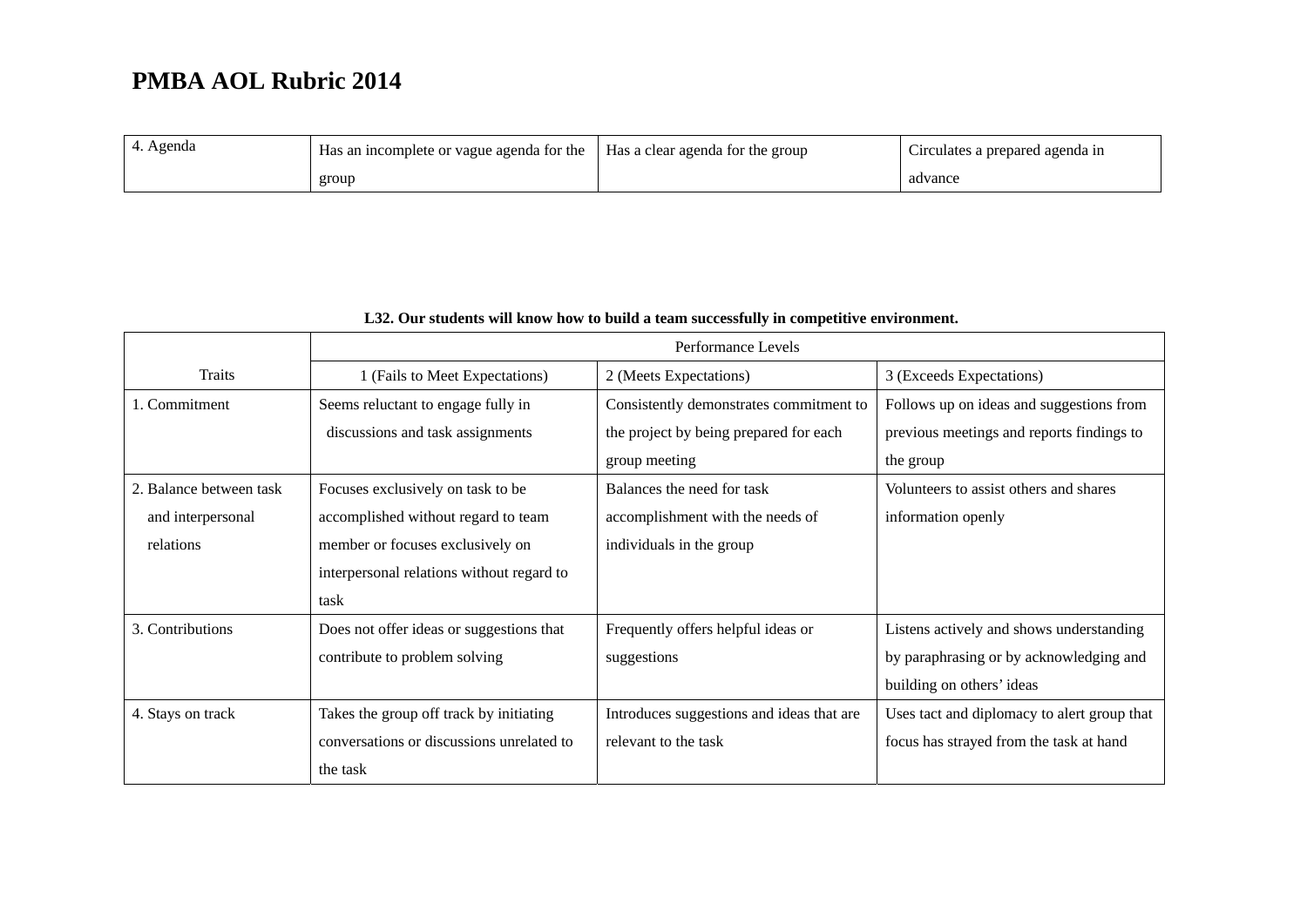#### **L4. Global Perspective: Our graduates will have a global perspective.**

|                               |                                          | Performance Levels                        |                                               |
|-------------------------------|------------------------------------------|-------------------------------------------|-----------------------------------------------|
| Traits                        | 1 (Fails to Meet Expectations)           | 2 (Meets Expectations)                    | 3 (Exceeds Expectations)                      |
| 1. Identification of global   | No or incomplete identification of some  | Some identification of most of the        | Clear and detailed identification of relevant |
| issues                        | or all of the following relevant global  | relevant issues                           | issues                                        |
|                               | issues: economic, cultural, legal,       |                                           |                                               |
|                               | demographic                              |                                           |                                               |
| 2. Analysis of global issues  | No analysis of impact of relevant global | Some analysis of impact of global issues; | Clear, accurate and detailed analysis of      |
|                               | issues; erroneous analysis of impact     | some inaccuracies in analysis             | impact of relevant global issues              |
| 3. Application of analysis to | No application of analysis to specific   | Some application of analysis to specific  | Clear application of analysis to global       |
| global business situation     | global business situation; incorrect     | global business situation, weak           | business situation; valid conclusions and     |
|                               | conclusions or recommendations made.     | conclusions or recommendations made       | good recommendations given                    |
| 4. Cultural differences       | Fails to adjust for cultural differences | Some consideration given to cultural      | Extensive consideration given to cultural     |
|                               |                                          | differences                               | differences, including appropriate            |
|                               |                                          |                                           | modification of communication                 |

#### **L41. Our student will understand global business issues and relate current issues to emerging business opportunities.**

### **L42. Our students will have command of business English or other language of major global market.**

|              | Performance Levels             |                               |                                              |  |
|--------------|--------------------------------|-------------------------------|----------------------------------------------|--|
| Traits       | 1 (Fails to Meet Expectations) | 2 (Meets Expectations)        | 3 (Exceeds Expectations)                     |  |
| 1. Knowledge | A few of the required elements | Some of the required elements | Most of the required elements (vocabulary, 1 |  |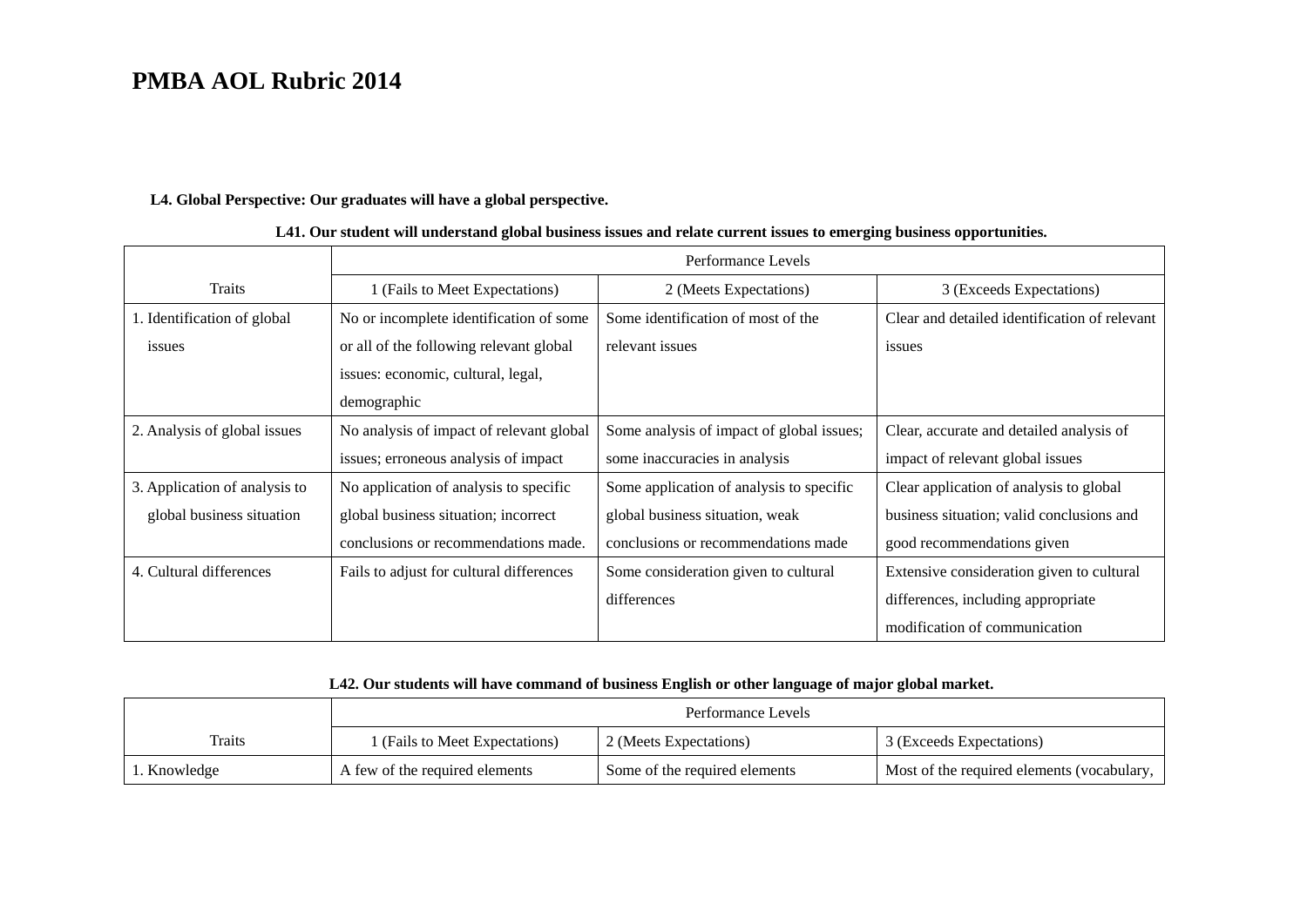|                  | (vocabulary, structures, and/or cultural | (vocabulary, structures, and/or cultural | structure, and/or cultural context) are |
|------------------|------------------------------------------|------------------------------------------|-----------------------------------------|
|                  | context) are complete and correct.       | context) are complete and correct.       | complete and correct.                   |
|                  |                                          |                                          |                                         |
| 2. Comprehension | The response shows little understanding  | The response shows some understanding    | The response for the most part shows    |
|                  | of main ideas and/or details             | of main ideas and details.               | understanding of main ideas and most    |
|                  |                                          |                                          | details.                                |
| 3. Communication | The communication skills and             | The communication skills and strategies  | The communication skills and strategies |
|                  | strategies are minimally evident,        | are somewhat complete, appropriate       | are mostly complete, appropriate and    |
|                  | appropriate, and/or correct.             | and/or correct.                          | correct.                                |
|                  |                                          |                                          |                                         |

### **L5. Ethically & Socially Conscious Reasoning: Our graduates will understand the gravity of ethical behavior and corporate social responsibility**

|                               |                                                     | Performance Levels                                                                        |                                        |  |  |  |
|-------------------------------|-----------------------------------------------------|-------------------------------------------------------------------------------------------|----------------------------------------|--|--|--|
| Traits                        | 1 (Fails to Meet Expectations)                      | 2 (Meets Expectations)                                                                    | 3 (Exceeds Expectations)               |  |  |  |
| 1. Identifies Dilemma         | Has a vague idea of what the dilemma                | Identifies<br>dilemma,<br>including<br>the                                                | Describes the dilemma in detail having |  |  |  |
|                               | is and is uncertain what must be                    | pertinent facts, and ascertains what must<br>gathered pertinent facts. Ascertains exactly |                                        |  |  |  |
|                               | business<br>individual<br>decided<br>$\alpha$<br>in | be decided in individual or business                                                      | what must be decided in individual or  |  |  |  |
|                               | behavior                                            | behavior                                                                                  | business behavior                      |  |  |  |
| 2. Stakeholders Consideration | Fails to recognize all stakeholders or              | Recognizes stakeholders and explores                                                      | Recognizes all stakeholders and fully  |  |  |  |
|                               | explores consequences and                           | some of the consequences and                                                              | explores consequences and              |  |  |  |
|                               | threats/opportunities                               | threats/opportunities fairly effectively                                                  | threats/opportunities                  |  |  |  |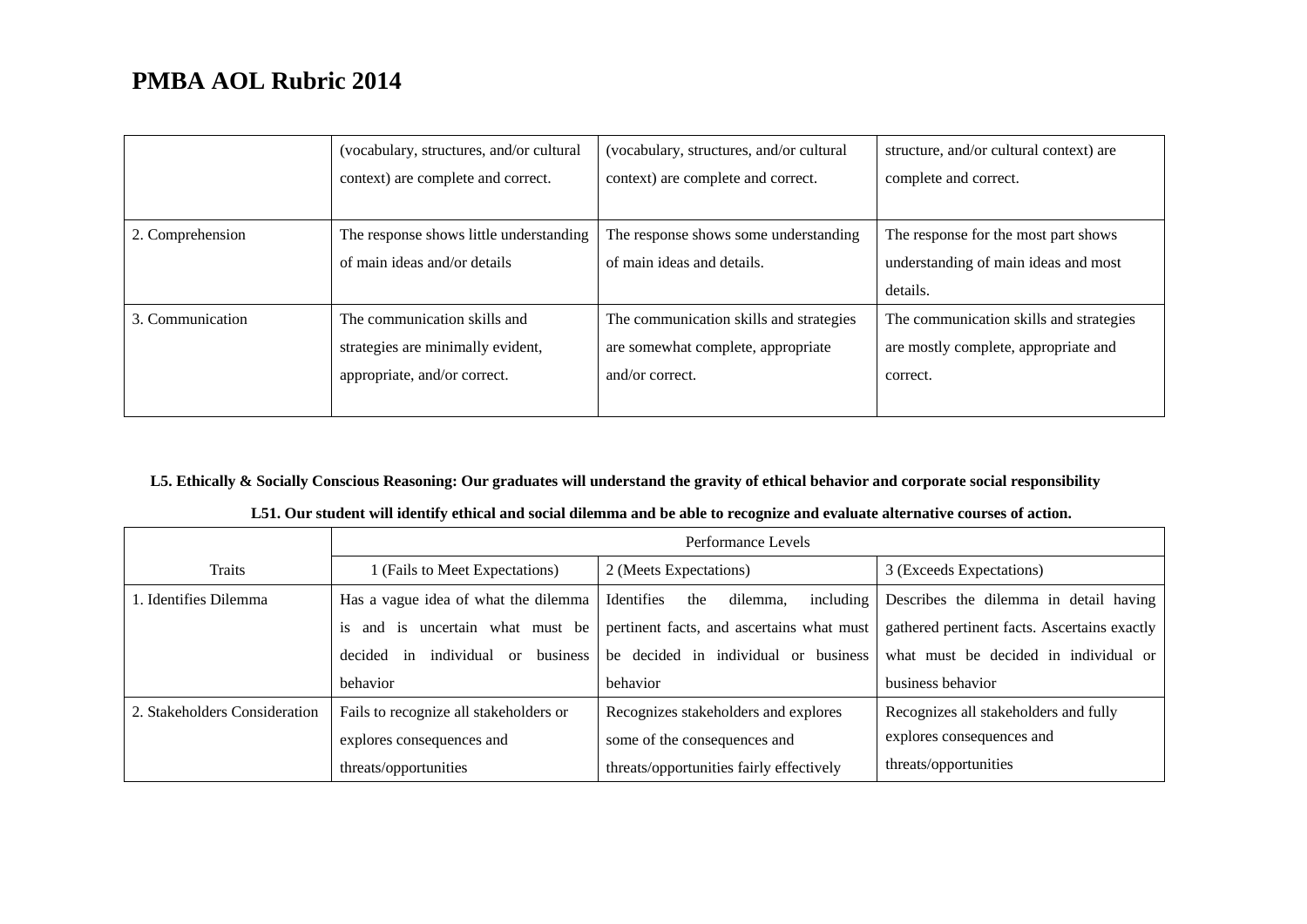|                        | ineffectively                                  |                                           |                                            |
|------------------------|------------------------------------------------|-------------------------------------------|--------------------------------------------|
| 3. Options development | Failed to identify all of the relevant and     | Identified most of the relevant practical | Correctly identified all of the relevant   |
|                        | practical options                              | options, but overlooked some related      | practical options and all of the related   |
|                        |                                                | conceptual problems and issues            | conceptual problems and issues             |
| 4. Options Evaluation  | Failed to provide weightings of various        | Provided some evaluation of ethical and   | Provided appropriate and defensible        |
|                        | ethical and social arguments and               | social reasons and arguments, but         | evaluations for all relevant arguments     |
|                        | reasons                                        | overlooked important factual or logical   | noting wherever necessary factual          |
|                        |                                                | errors in some reasons                    | assumptions, logical errors, or conceptual |
|                        |                                                |                                           | confusions.                                |
| 5. Decision and Action | difficulty<br><b>Has</b><br>identifying<br>and | Formulates an implementation plan that    | Formulates an implementation plan that     |
|                        | of<br>from<br>appropriate<br>action<br>course  | delineates the execution of the decision  | delineates the execution of the decision   |
|                        | among options                                  |                                           | and that evidences a thoughtful reflection |
|                        |                                                |                                           | on the benefits and risks of action        |

### **L52. Our students will know the professional code of conduct within their discipline**

|                  | Performance Levels                      |                                          |                                            |  |
|------------------|-----------------------------------------|------------------------------------------|--------------------------------------------|--|
| <b>Traits</b>    | I (Fails to Meet Expectations)          | 2 (Meets Expectations)                   | 3 (Exceeds Expectations)                   |  |
| 1. Importance    | Somewhat appreciates the importance     | Mostly appreciates the importance to     | Fully appreciates the importance of        |  |
|                  | of keeping professional code of conduct | keep professional code of conduct        | keeping professional code of conduct.      |  |
|                  |                                         |                                          |                                            |  |
| 2. Understanding | Somewhat understands the detailed       | Mostly understands the detailed contents | Fully understands the detailed contents of |  |
|                  | contents of professional code of        | of professional code of conduct          | professional code of conduct.              |  |
|                  | conduct                                 |                                          |                                            |  |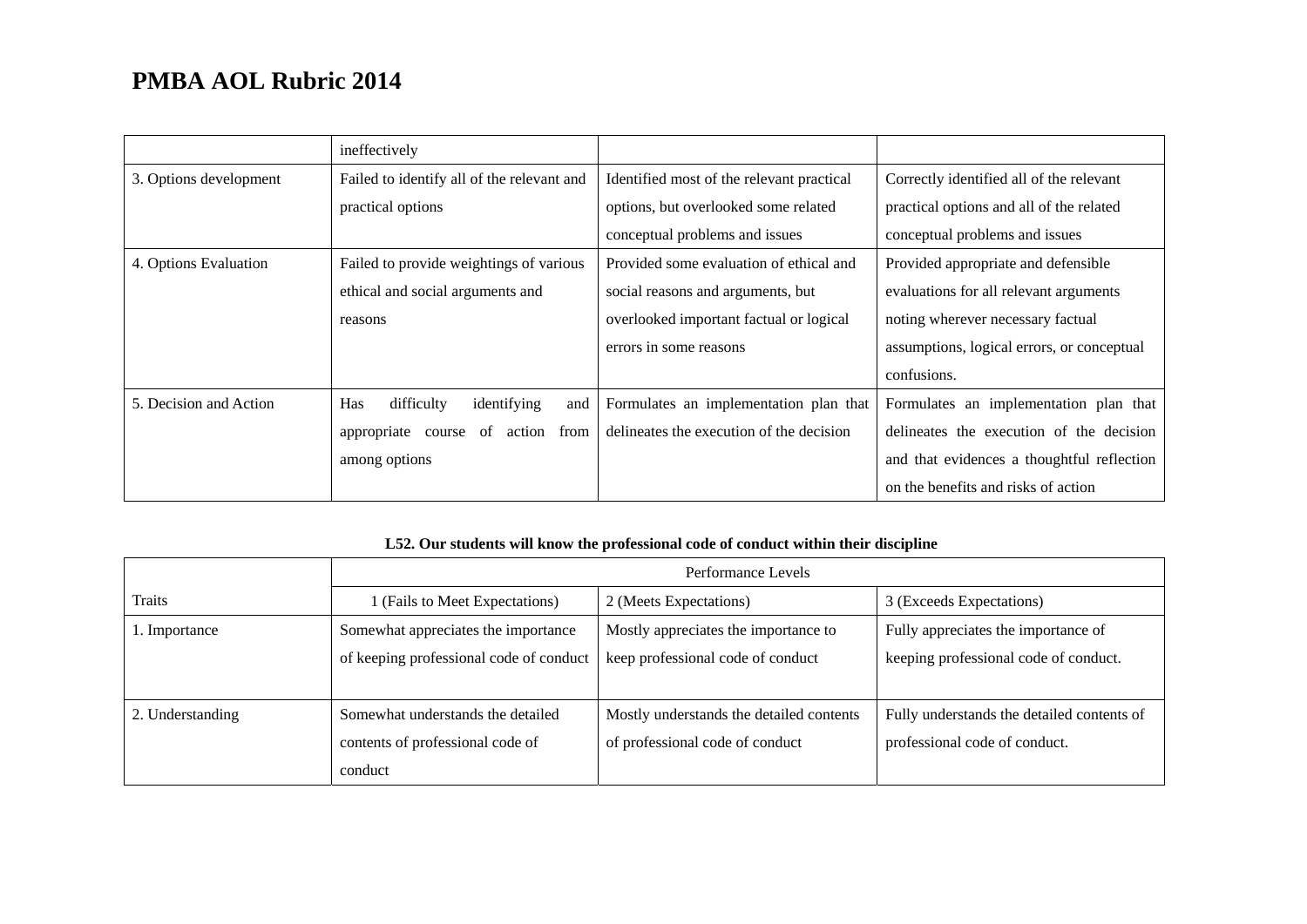#### **L6. Strategic & Analytical Thinking: Our graduates will be able to strategically apply their knowledge & skills to solve business problems.**

|                               |                                            | Performance Levels                         |                                              |
|-------------------------------|--------------------------------------------|--------------------------------------------|----------------------------------------------|
| <b>Traits</b>                 | 1 (Fails to Meet Expectations)             | 2 (Meets Expectations)                     | 3 (Exceeds Expectations)                     |
| 1. Factual knowledge          | Shows little knowledge of case facts,      | Shows solid understanding of case facts    | Shows through grasp of case facts and        |
|                               | makes factual mistakes                     |                                            | offers additional factual knowledge about    |
|                               |                                            |                                            | company or industry                          |
| 2. Application of strategic   | Misuses strategic analysis tools,          | Appropriately strategic analysis tools,    | Shows strong understanding and               |
| analytical Tools              | concepts, and techniques                   | concepts, and techniques                   | application of strategic analysis tools,     |
|                               |                                            |                                            | concepts, and techniques                     |
| 3. Application of financial   | Fails to incorporate financials into case  | Shows knowledge of ratios and trend        | Applies ratios and trend analysis to         |
| analysis                      | analysis or shows only limited attempts    | analysis; demonstrates understanding of    | develop sound judgments about company        |
|                               | to understand financials                   | firm's financial standing                  | situation and prospects; presents financial  |
|                               |                                            |                                            | analysis professionally                      |
| 4. Identification of case     | Neglects to identify case issues;          | Clearly identifies the key issues in the   | Develops a well-integrated statement of      |
| problems/issues               | recounts facts of case with little         | case and demonstrates understanding of     | the complex issues of the case and           |
|                               | analysis                                   | company's decision situation               | demonstrates understanding of situation      |
| 5. Generation of alternatives | Identifies weak or infeasible              | Generates 2 or 3 feasible alternatives for | Develops 2 or 3 insightful alternatives for  |
|                               | alternatives with little attention to case | resolving the key issues of the case       | resolving the issues; offers specificity and |
|                               | issues                                     |                                            | originality                                  |
| 6. Recommendations            | Offers weak recommendations or pays        | Provides well-reasoned recommendations     | Integrates alternatives into a well-         |

#### **L61. Our students will be able to strategically analyze business cases and will demonstrate the ability of sound business judgment.**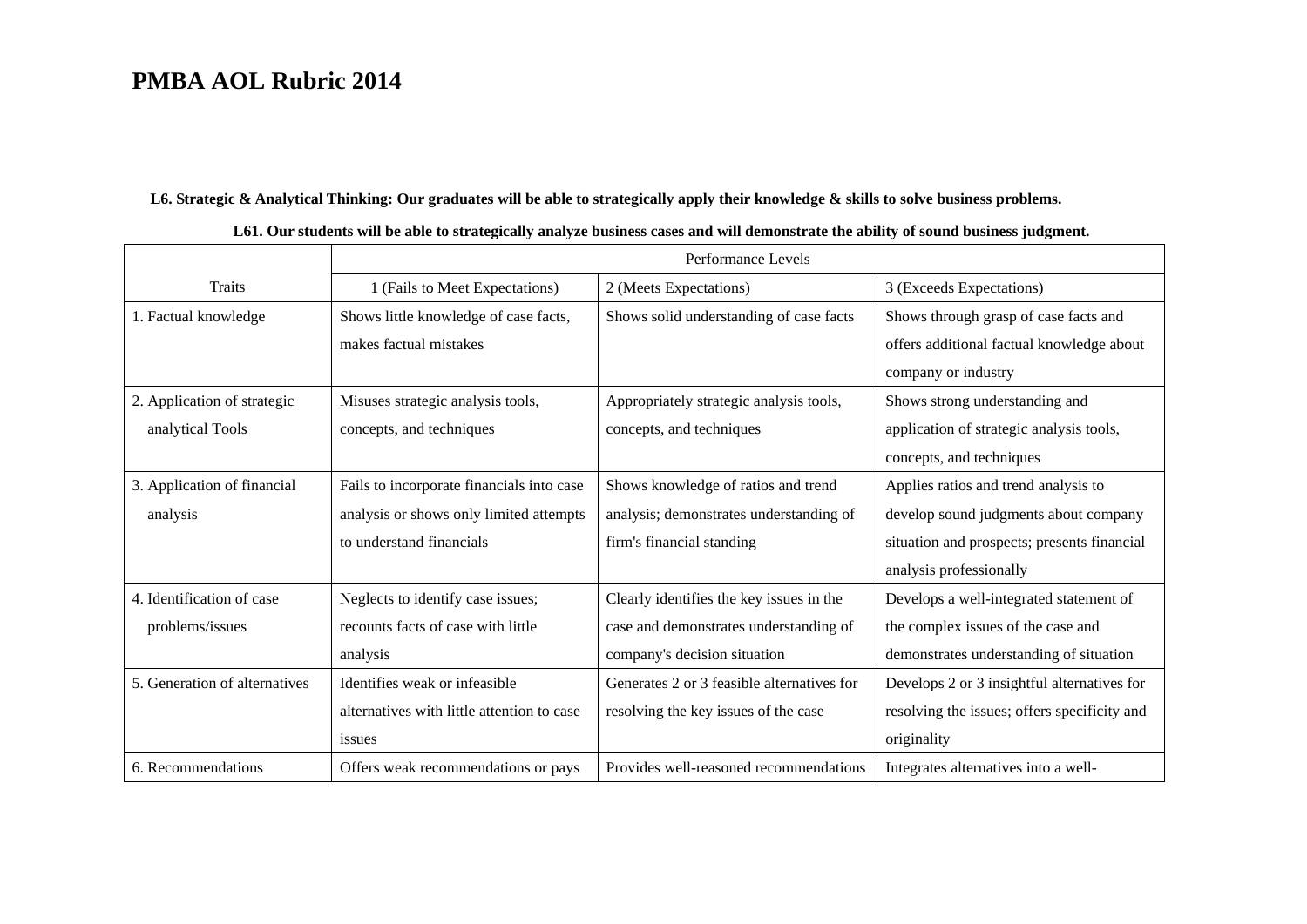|                      | little attention to addressing case issues | that follow from the preceding analysis | developed action plan; offers specificity, |
|----------------------|--------------------------------------------|-----------------------------------------|--------------------------------------------|
|                      |                                            | and clearly address case issues; no     | priorities, and sequencing of actions      |
|                      |                                            | surprises                               |                                            |
| 7. Business judgment | Shows little attention to presenting       | Provides good arguments backed up with  | Provides strong rationale and convincing   |
|                      | sound arguments or backing up ideas        | factual knowledge, analysis, and        | arguments throughout; demonstrates sound   |
|                      | with analysis; offers "I think"            | persuasive rationale                    | business judgment                          |
|                      | statements                                 |                                         |                                            |

|  |  |  | L62. Our students will synthesize different discipline areas. |  |
|--|--|--|---------------------------------------------------------------|--|
|  |  |  |                                                               |  |

|                             | Performance Levels                    |                                         |                                              |
|-----------------------------|---------------------------------------|-----------------------------------------|----------------------------------------------|
| Traits                      | 1 (Fails to Meet Expectations)        | 2 (Meets Expectations)                  | 3 (Exceeds Expectations)                     |
| 1. Consideration            | Deals only with a single perspective  | Begins to relate alternative views from | Addresses perspectives noted previously,     |
|                             | and fails to discuss possible         | other disciplines to qualify analysis.  | and additional diverse perspectives other    |
|                             | perspectives from other disciplines.  |                                         | disciplines to qualify analysis.             |
| 2. Management principle     | Lacks understanding of basic          | Shows clear comprehension of basic      | Integrates and applies basic management      |
|                             | management principles and strategic   | management principles and strategic     | principles and strategic thinking approach   |
|                             | thinking approach                     | thinking approach.                      | across multiple disciplines.                 |
| 3. Discipline knowledge     | Does not incorporate appropriate      | Somewhat applies appropriate            | Clearly and reflectively applies appropriate |
|                             | argumentation and methodology of      | argumentation and methodology of other  | argumentation and methodology of other       |
|                             | other disciplines                     | disciplines                             | disciplines                                  |
| 4. Intellectual sensitivity | Does not yet demonstrate intellectual | Somewhat Demonstrates intellectual      | Demonstrates a high degree of intellectual   |
|                             | acuity, imagination, and sensitivity. | acuity, imagination, and sensitivity.   | acuity, imagination, and sensitivity.        |